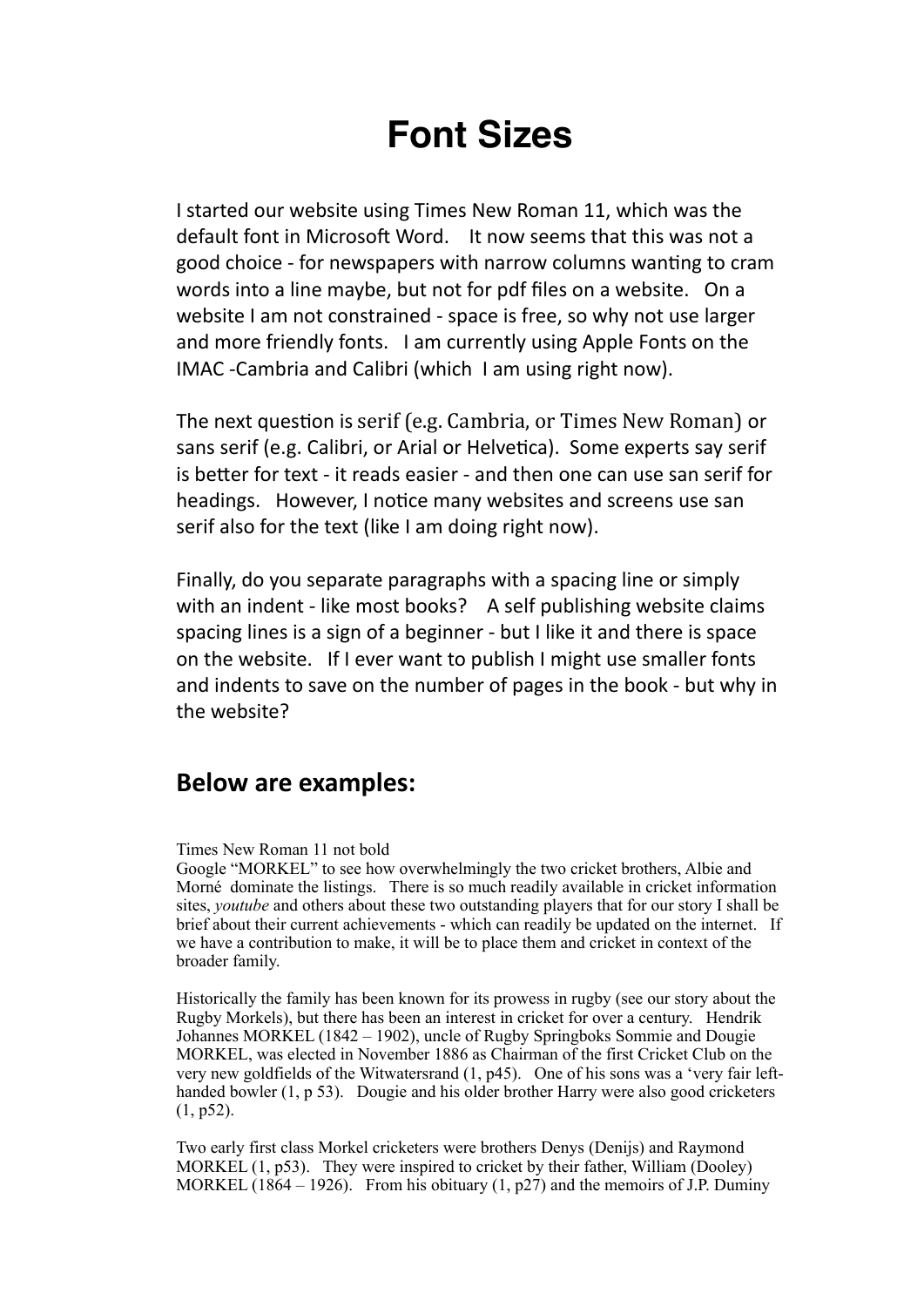(2), former Vice-Chancellor of Cape Town University, we know that William was a remarkable sportsman. Born in Somerset West he was a senior public servant and retired to his Windsor farm near Cape Town at Diep River. His keenest interest from his younger days was cricket. He played for Claremont Cricket Club in Cape Town for many years, primarily as a bowler. Somewhat later he moved to Bellville and was captain and the life of the local cricket club for many years (See our story in "The Morgenster Morkels, pt3). At the age of 55 he took 8 wickets for 24 runs and, at 61, he took part in an Old Crocks match for Villagers against Hamiltons.

#### **Times New Roman 11 bold**

**Google "MORKEL" to see how overwhelmingly the two cricket brothers, Albie and Morné dominate the listings. There is so much readily available in cricket information sites,** *youtube* **and others about these two outstanding players that for our story I shall be brief about their current achievements - which can readily be updated on the internet. If we have a contribution to make, it will be to place them and cricket in context of the broader family.**

**Historically the family has been known for its prowess in rugby (see our story about the Rugby Morkels), but there has been an interest in cricket for over a century. Hendrik Johannes MORKEL (1842 – 1902), uncle of Rugby Springboks Sommie and Dougie MORKEL, was elected in November 1886 as Chairman of the first Cricket Club on the very new goldfields of the Witwatersrand (1, p45). One of his sons was a 'very fair left-handed bowler (1, p 53). Dougie and his older brother Harry were also good cricketers (1, p52).** 

**Two early first class Morkel cricketers were brothers Denys (Denijs) and Raymond MORKEL (1, p53). They were inspired to cricket by their father, William (Dooley) MORKEL (1864 – 1926). From his obituary (1, p27) and the memoirs of J.P. Duminy (2), former Vice-Chancellor of Cape Town University, we know that William was a remarkable sportsman. Born in Somerset West he was a senior public servant and retired to his Windsor farm near Cape Town at Diep River. His keenest interest from his younger days was cricket. He played for Claremont Cricket Club in Cape Town for many years, primarily as a bowler. Somewhat later he moved to Bellville and was captain and the life of the local cricket club for many years (See our story in "The Morgenster Morkels, pt3). At the age of 55 he took 8 wickets for 24 runs and, at 61, he took part in an Old Crocks match for Villagers against Hamiltons.**

#### **Times New Roman 12 bold**

**Google "MORKEL" to see how overwhelmingly the two cricket brothers, Albie and Morné dominate the listings. There is so much readily available in cricket information sites,** *youtube* **and others about these two outstanding players that for our story I shall be brief about their current achievements which can readily be updated on the internet. If we have a contribution to make, it will be to place them and cricket in context of the broader family.**

**Historically the family has been known for its prowess in rugby (see our story about the Rugby Morkels), but there has been an interest in cricket for over a century. Hendrik Johannes MORKEL (1842 – 1902), uncle of Rugby Springboks Sommie and Dougie MORKEL, was elected in November 1886 as Chairman of the first Cricket Club on the very new goldfields of the Witwatersrand (1, p45). One of his sons was a 'very fair**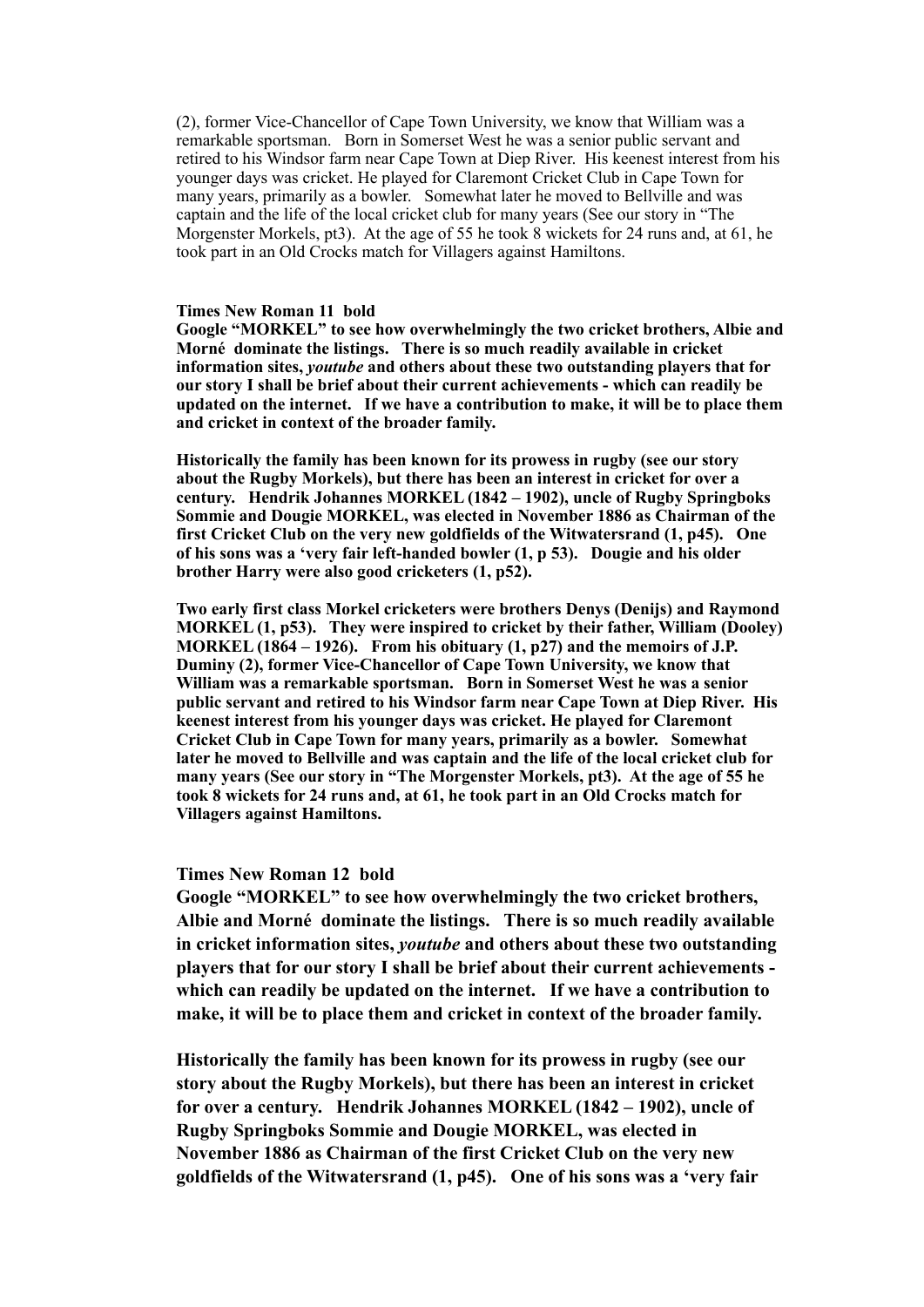**left-handed bowler (1, p 53). Dougie and his older brother Harry were also good cricketers (1, p52).** 

**Two early first class Morkel cricketers were brothers Denys (Denijs) and Raymond MORKEL (1, p53). They were inspired to cricket by their father, William (Dooley) MORKEL (1864 – 1926). From his obituary (1, p27) and the memoirs of J.P. Duminy (2), former Vice-Chancellor of Cape Town University, we know that William was a remarkable sportsman. Born in Somerset West he was a senior public servant and retired to his Windsor farm near Cape Town at Diep River. His keenest interest from his younger days was cricket. He played for Claremont Cricket Club in Cape Town for many years, primarily as a bowler. Somewhat later he moved to Bellville and was captain and the life of the local cricket club for many years (See our story in "The Morgenster Morkels, pt3). At the age of 55 he took 8 wickets for 24 runs and, at 61, he took part in an Old Crocks match for Villagers against Hamiltons.**

#### Times New Roman Not bold 12

Google "MORKEL" to see how overwhelmingly the two cricket brothers, Albie and Morné dominate the listings. There is so much readily available in cricket information sites, *youtube* and others about these two outstanding players that for our story I shall be brief about their current achievements - which can readily be updated on the internet. If we have a contribution to make, it will be to place them and cricket in context of the broader family.

Historically the family has been known for its prowess in rugby (see our story about the Rugby Morkels), but there has been an interest in cricket for over a century. Hendrik Johannes MORKEL (1842 – 1902), uncle of Rugby Springboks Sommie and Dougie MORKEL, was elected in November 1886 as Chairman of the first Cricket Club on the very new goldfields of the Witwatersrand (1, p45). One of his sons was a 'very fair left-handed bowler (1, p 53). Dougie and his older brother Harry were also good cricketers (1, p52).

Two early first class Morkel cricketers were brothers Denys (Denijs) and Raymond MORKEL (1, p53). They were inspired to cricket by their father, William (Dooley) MORKEL (1864 – 1926). From his obituary  $(1, p27)$  and the memoirs of J.P. Duminy (2), former Vice-Chancellor of Cape Town University, we know that William was a remarkable sportsman. Born in Somerset West he was a senior public servant and retired to his Windsor farm near Cape Town at Diep River. His keenest interest from his younger days was cricket. He played for Claremont Cricket Club in Cape Town for many years, primarily as a bowler. Somewhat later he moved to Bellville and was captain and the life of the local cricket club for many years (See our story in "The Morgenster Morkels, pt3). At the age of 55 he took 8 wickets for 24 runs and, at 61, he took part in an Old Crocks match for Villagers against Hamiltons.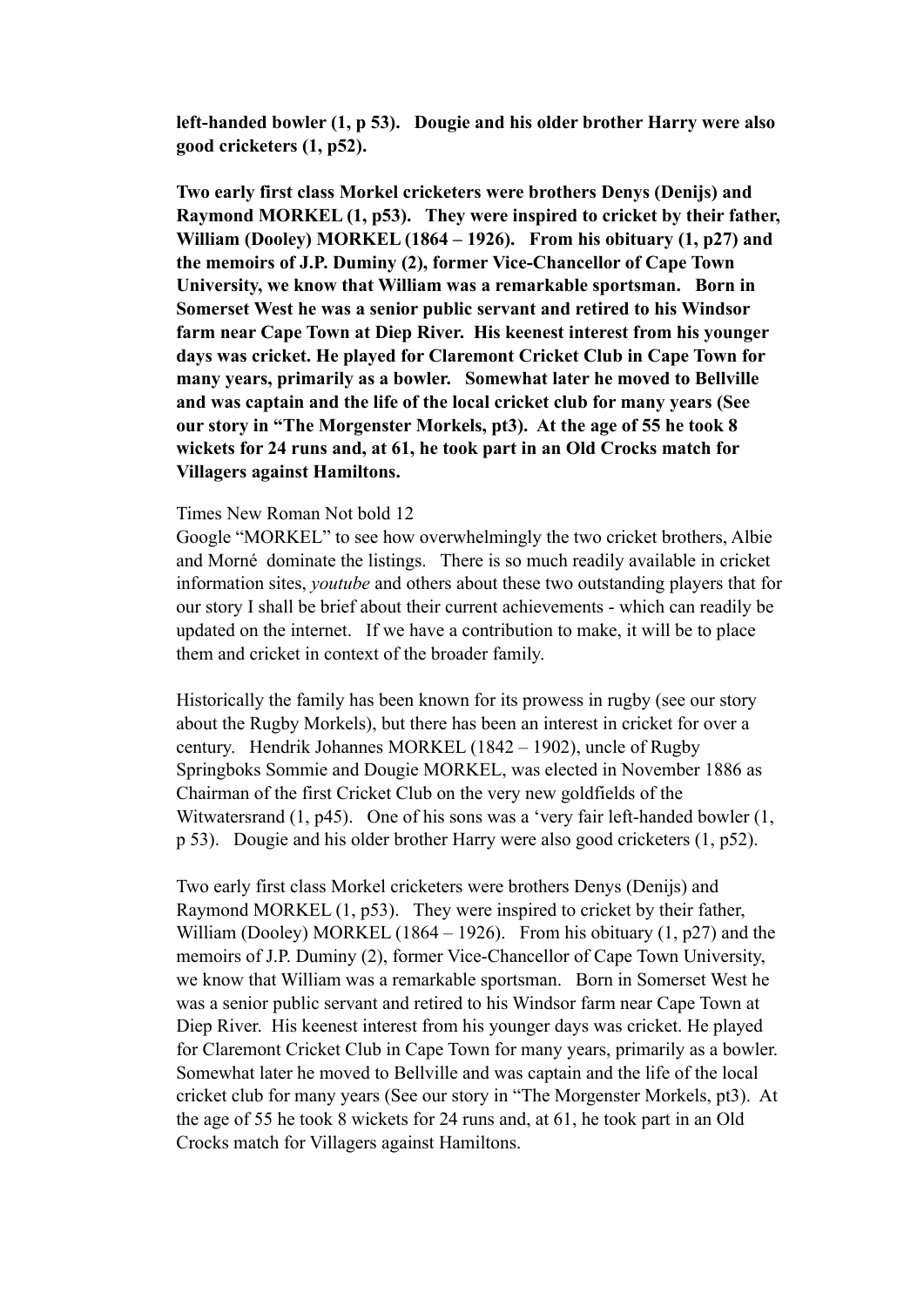## **Cambria 14 bold**

Google "MORKEL" to see how overwhelmingly the two cricket brothers, Albie and Morné dominate the listings. **There is so much readily available in cricket information sites,** *voutube* and others about these two outstanding **players that for our story I shall be brief about their current** achievements - which can readily be updated on the internet. If we have a contribution to make, it will be to place them and cricket in context of the broader family.

**Historically the family has been known for its prowess in** rugby (see our story about the Rugby Morkels), but there has **been an interest in cricket for over a century. Hendrik Johannes MORKEL (1842 - 1902), uncle of Rugby Springboks Sommie and Dougie MORKEL, was elected in November 1886** as Chairman of the first Cricket Club on the very new goldfields of the Witwatersrand (1, p45). One of his sons **was a 'very fair left-handed bowler (1, p 53). Dougie and his older brother Harry were also good cricketers (1, p52).** 

**Two early first class Morkel cricketers were brothers Denys (Denijs) and Raymond MORKEL (1, p53). They were inspired to cricket by their father, William (Dooley) MORKEL**  $(1864 - 1926)$ . From his obituary  $(1, p27)$  and the memoirs of J.P. Duminy (2), former Vice-Chancellor of Cape Town **University, we know that William was a remarkable sportsman.** Born in Somerset West he was a senior public **servant and retired to his Windsor farm near Cape Town at Diep River. His keenest interest from his vounger days was** cricket. He played for Claremont Cricket Club in Cape Town for many vears, primarily as a bowler. Somewhat later he moved to Bellville and was captain and the life of the local cricket club for many years (See our story in "The **Morgenster Morkels, pt3). At the age of 55 he took 8 wickets** for 24 runs and, at 61, he took part in an Old Crocks match for Villagers against Hamiltons.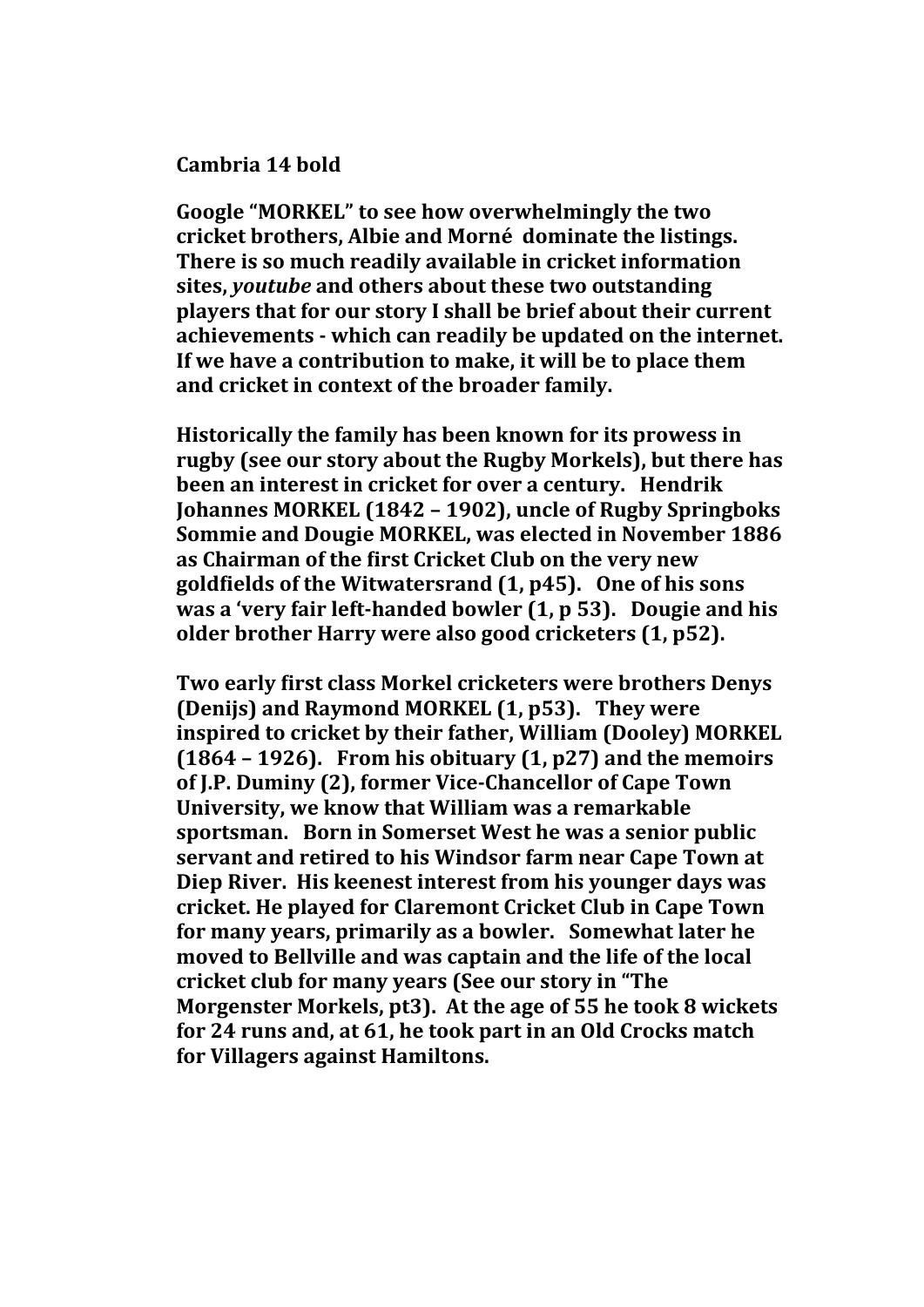Cambria 14 not bold

**Denijs Paul Beck MORKEL** (1906 – 1980) played first class cricket from 1924 to 1938. He first appeared for South Africa in  $1927-28$ , when he played in all five tests against England, but with modest results. On the tour of England in 1929 he did much better. Tall and well-built, he bowled fast medium away-swingers with an easy action and was probably the best bowler on the team. He had decided to settle in England and was not available to play against the MCC side in 1930 -31. His health declined and he was not a success on the 1931-32 tour of Australia. In 1932 Sir Julien Cahn helped him to establish a business in the motor trade in Nottingham, which became a flourishing concern. He continued to play in England and made nearly 10,000 runs and took 400 wickets. During World War II he served in the British Army. He died suddenly in a Nottingham hospital on 6 October 1980, aged 74 years. (3)

Cambria 13 not bold

**Denijs Paul Beck MORKEL** (1906 – 1980) played first class cricket from 1924 to 1938. He first appeared for South Africa in 1927-28, when he played in all five tests against England, but with modest results. On the tour of England in 1929 he did much better. Tall and well-built, he bowled fast medium away-swingers with an easy action and was probably the best bowler on the team. He had decided to settle in England and was not available to play against the MCC side in 1930 -31. His health declined and he was not a success on the 1931-32 tour of Australia. In 1932 Sir Julien Cahn helped him to establish a business in the motor trade in Nottingham, which became a flourishing concern. He continued to play in England and made nearly 10,000 runs and took 400 wickets. During World War II he served in the British Army. He died suddenly in a Nottingham hospital on 6 October 1980, aged 74 years. (3)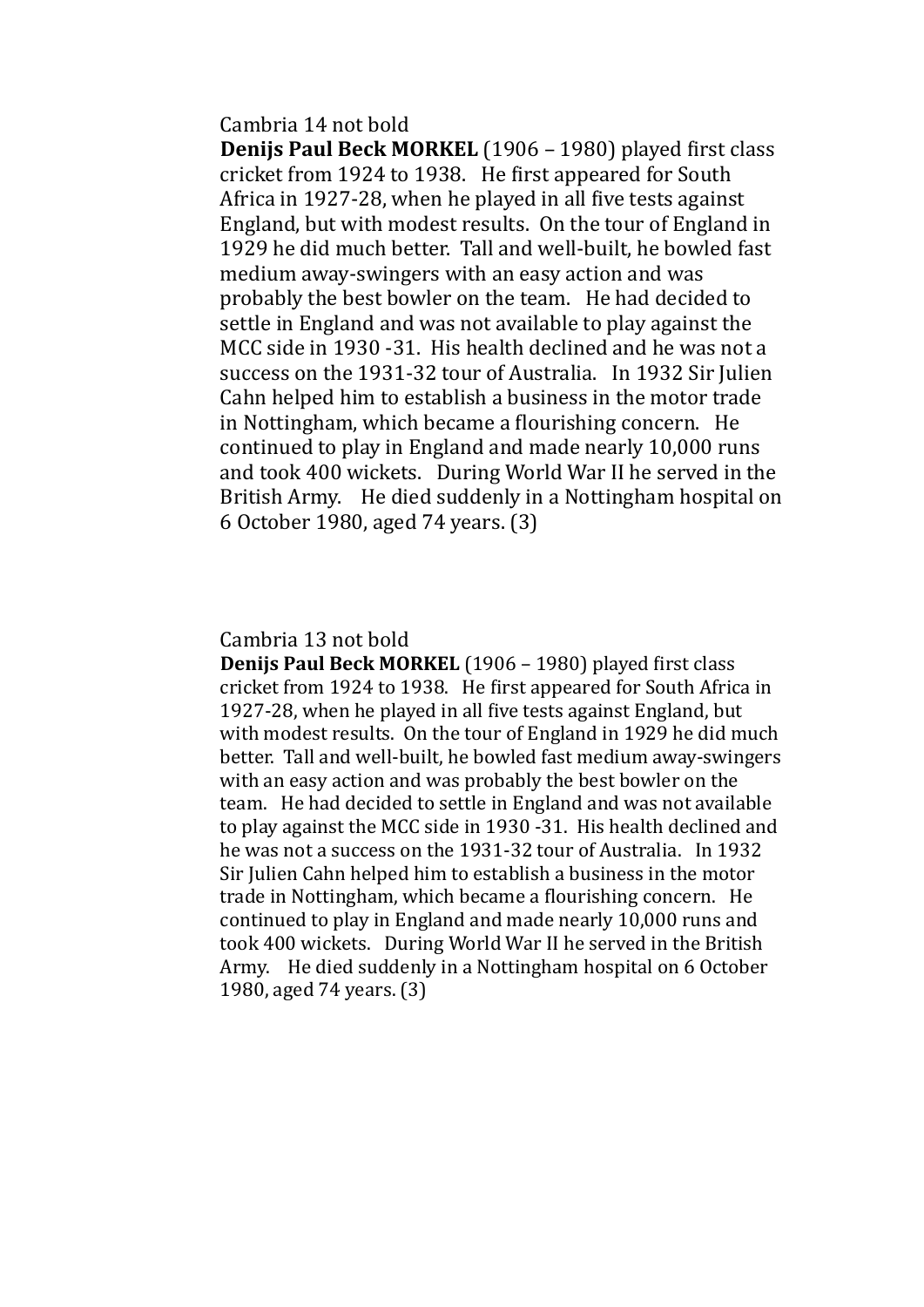Cambria 12 not bold

Denijs Paul Beck MORKEL (1906 – 1980) played first class cricket from 1924 to 1938. He first appeared for South Africa in 1927-28, when he played in all five tests against England, but with modest results. On the tour of England in 1929 he did much better. Tall and well-built, he bowled fast medium away-swingers with an easy action and was probably the best bowler on the team. He had decided to settle in England and was not available to play against the MCC side in 1930 -31. See [http://family.morkel.net/wp-content/uploads/Cricket-](http://family.morkel.net/wp-content/uploads/Cricket-Morkels-pdf.pdf)Morkels-pdf.pdf  $\;$  His health declined and he was not a success on the 1931-32 tour of Australia. In 1932 Sir Julien Cahn helped him to establish a business in the motor trade in Nottingham, which became a flourishing concern. He continued to play in England and made nearly 10,000 runs and took 400 wickets. During World War II he served in the British Army. He died suddenly in a Nottingham hospital on  $6$ October 1980, aged 74 years. (3)

## **Helvetica 14 bold**

**Google "MORKEL" to see how overwhelmingly the two cricket brothers, Albie and Morné dominate the listings. There is so much readily available in cricket information sites,** *youtube* **and others about these two outstanding players that for our story I shall be brief about their current achievements - which can readily be updated on the internet. If we have a contribution to make, it will be to place them and cricket in context of the broader family.**

## Calibri 14 bold

Google "MORKEL" to see how overwhelmingly the two cricket **brothers, Albie and Morné dominate the listings. There is so** much readily available in cricket information sites, *youtube* and others about these two outstanding players that for our story I shall be brief about their current achievements - which can readily be updated on the internet. If we have a contribution to make, it will be to place them and cricket in context of the broader family.

Historically the family has been known for its prowess in rugby (see our story about the Rugby Morkels), but there has been an interest in cricket for over a century. Hendrik Johannes MORKEL (1842 -**1902), uncle of Rugby Springboks Sommie and Dougie MORKEL.** was elected in November 1886 as Chairman of the first Cricket Club on the very new goldfields of the Witwatersrand (1, p45). One of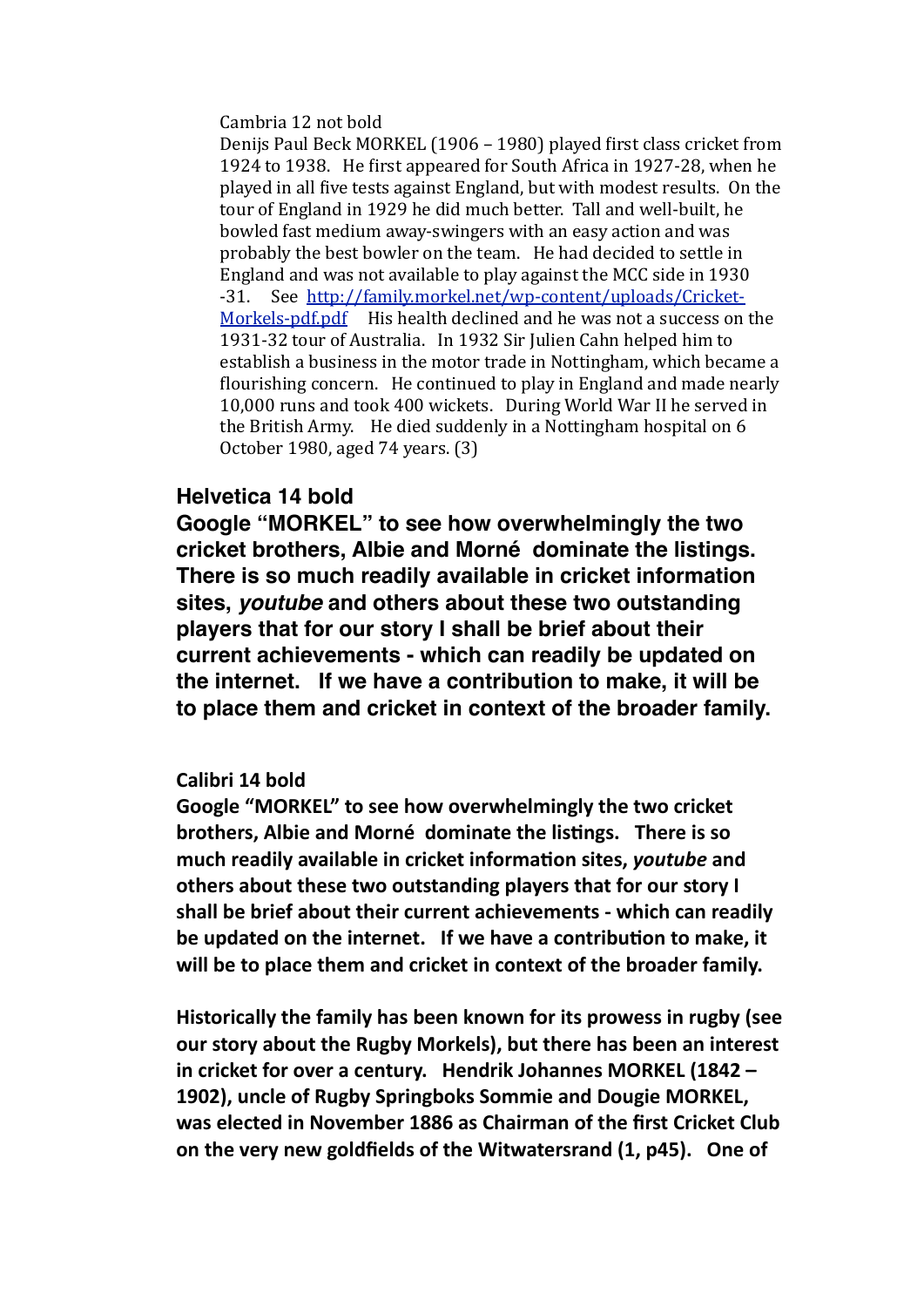his sons was a 'very fair left-handed bowler (1, p 53). Dougie and his older brother Harry were also good cricketers (1, p52).

**Two early first class Morkel cricketers were brothers Denys (Denijs)** and Raymond MORKEL (1, p53). They were inspired to cricket by their father, William (Dooley) MORKEL (1864 - 1926). From his obituary (1, p27) and the memoirs of J.P. Duminy (2), former Vice-**Chancellor of Cape Town University, we know that William was a** remarkable sportsman. Born in Somerset West he was a senior public servant and retired to his Windsor farm near Cape Town at Diep River. His keenest interest from his younger days was cricket. **He played for Claremont Cricket Club in Cape Town for many years,** primarily as a bowler. Somewhat later he moved to Bellville and was captain and the life of the local cricket club for many years **(See our story in "The Morgenster Morkels, pt3). At the age of 55** he took 8 wickets for 24 runs and, at 61, he took part in an Old **Crocks match for Villagers against Hamiltons.** 

### Calibri 14 not bold

Google "MORKEL" to see how overwhelmingly the two cricket brothers, Albie and Morné dominate the listings. There is so much readily available in cricket information sites, *youtube* and others about these two outstanding players that for our story I shall be brief about their current achievements - which can readily be updated on the internet. If we have a contribution to make, it will be to place them and cricket in context of the broader family.

Historically the family has been known for its prowess in rugby (see our story about the Rugby Morkels), but there has been an interest in cricket for over a century. Hendrik Johannes MORKEL  $(1842 -$ 1902), uncle of Rugby Springboks Sommie and Dougie MORKEL, was elected in November 1886 as Chairman of the first Cricket Club on the very new goldfields of the Witwatersrand  $(1, p45)$ . One of his sons was a 'very fair left-handed bowler  $(1, p 53)$ . Dougie and his older brother Harry were also good cricketers (1, p52).

Two early first class Morkel cricketers were brothers Denys (Denijs) and Raymond MORKEL  $(1, p53)$ . They were inspired to cricket by their father, William (Dooley) MORKEL  $(1864 - 1926)$ . From his